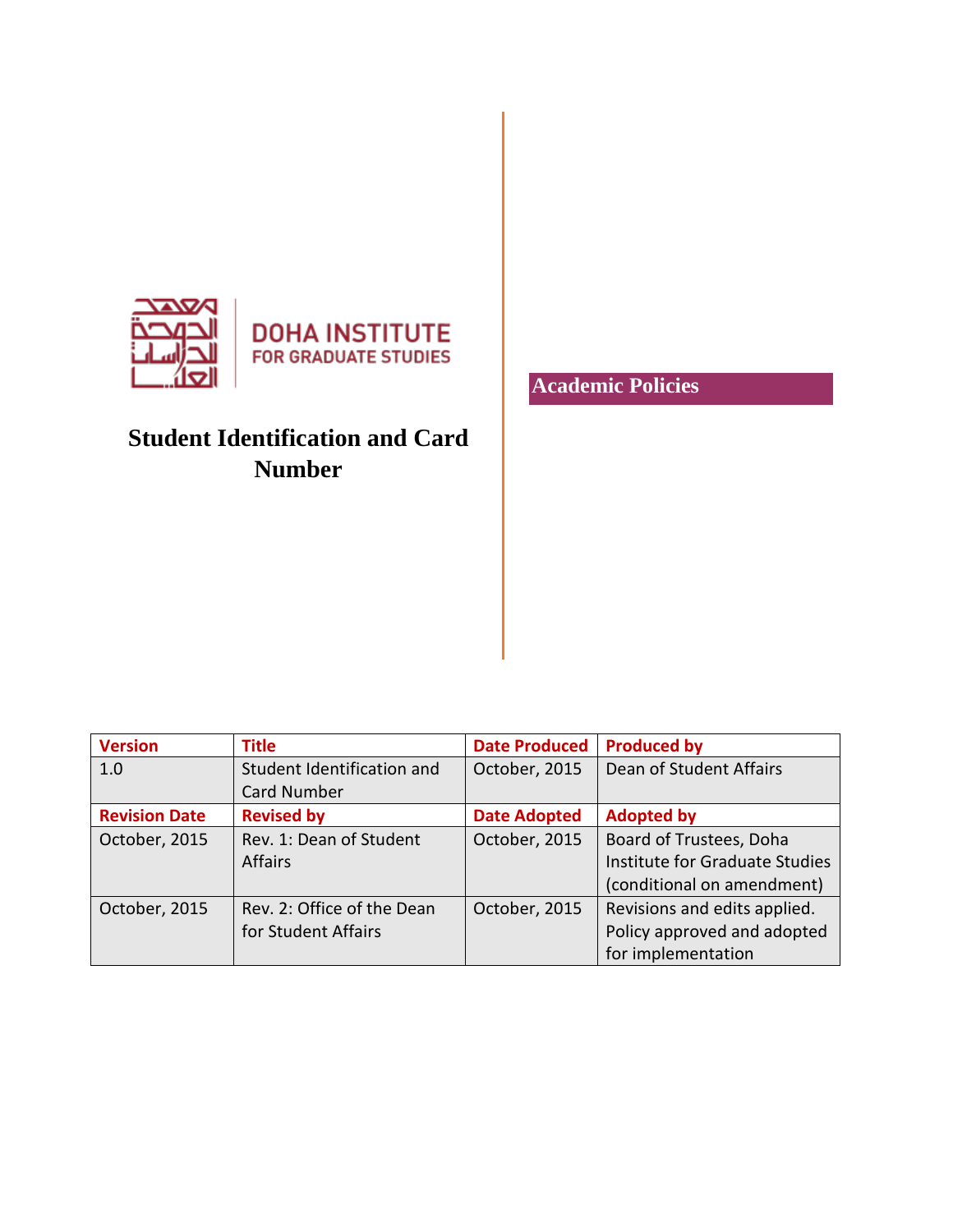## **Contents**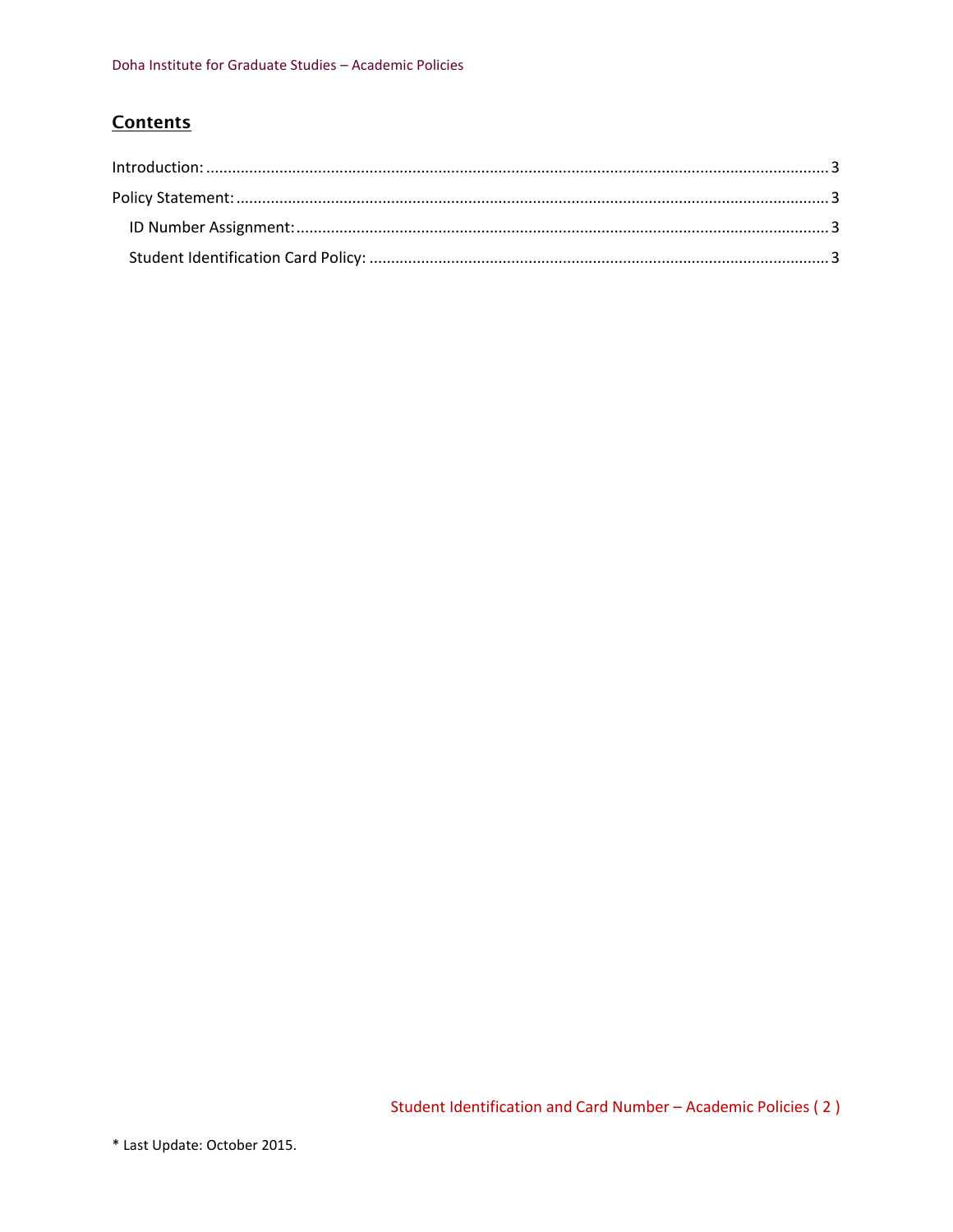#### <span id="page-2-0"></span>Introduction:

DI uses a system for student identification to identify students' permanent records, such as the transcript, registration, grade reports, enrollment certifications, student accounts, etc. This is known as the student ID number and is required for any inquiries the students make. The ID number is a permanent unique identifier for each student assigned upon applying to DI and remains permanently.

#### <span id="page-2-1"></span>Policy Statement:

#### <span id="page-2-2"></span>*ID Number Assignment:*

Each student is given an 8-digit Student Identification Number. This number can be found on the Student ID Card and the Student Information System (SIS), it will be used to identify academic records, request of certain DI services, and inquiries the student makes regarding their DI status.

The ID number is comprised of two parts, the year of applying to DI and a serial number that identifies that student in that year.

| Item | 4 digits for<br>year of<br>admission |  |  |   | 4 digits for<br>numbering |  |  |  |
|------|--------------------------------------|--|--|---|---------------------------|--|--|--|
| Ex:  |                                      |  |  | 5 |                           |  |  |  |

Example: (20150001)

#### <span id="page-2-3"></span>*Student Identification Card Policy:*

- 1. The Student ID Card will carry the student's picture, name, student ID number, school affiliation, program affiliation, and a validity stamp. Each card needs to be validated on a semester by semester basis at the Department of Enrollment and Student Affair at the beginning of each semester upon successful enrollment.
- 2. The student will receive the ID card during the orientation week before the student's first semester at DI.